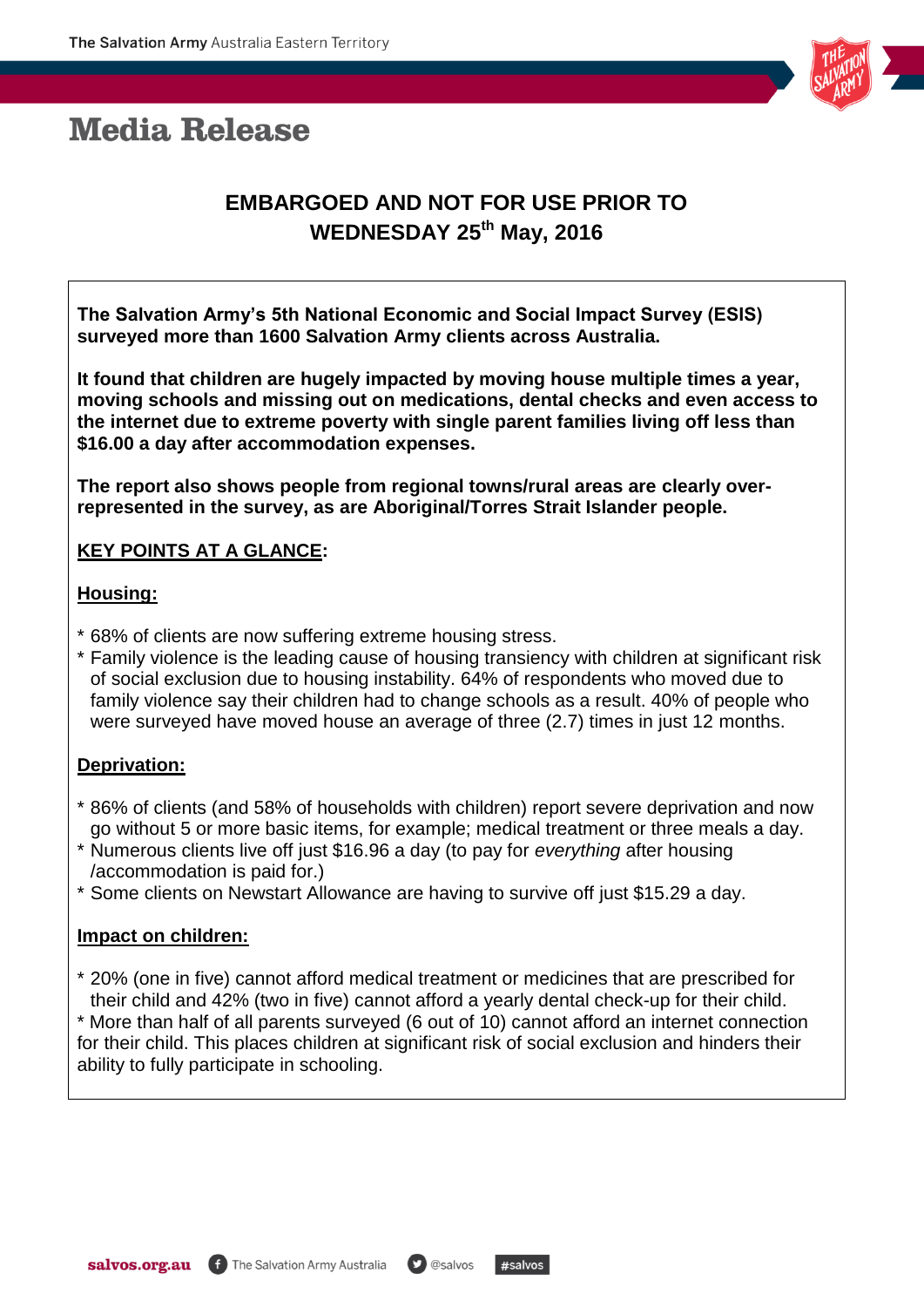### **STORY IN FULL:**

The Salvation Army is calling on both sides of politics to make poverty a key Federal Election issue after releasing disturbing new statistics on the level of poverty in Australia.

**"**The key findings of a horrific new report paint a bleak picture of what real life is like for Australians on the breadline," says The Salvation Army's Territorial Communications and Fundraising Secretary, Major Bruce Harmer. "We cannot keep putting a band-aid on disadvantage. We need serious funding to develop innovative solutions to the complex issues of entrenched poverty."

Now in its fifth year, The Salvation Army's Economic and Social Impact Survey (ESIS) surveyed more than 1600 clients across Australia.

It found that a massive 68% of clients living in private rental properties or paying off a mortgage experience extreme housing stress - using nearly two thirds of their disposable income on housing/accommodation.

Nearly 1 in 5 are either homeless or living in temporary accommodation – of these almost 1 in 3 previously privately rented. "What this tells us is that private rentals are not a secure form of housing for those living on the breadline," says Major Harmer. "One small change to an individual or family's income, or an unexpected bill or expense can lead to a tenancy being lost and a family becoming homeless."

The 2016 ESIS Report reveals family violence is the leading factor in housing transiency. In fact, respondents affected by family violence were most affected by extreme housing stress. "We see very clearly from this research that many children are at significant risk of social exclusion because of generational poverty, unemployment and housing instability," says Major Harmer. "Having to move, sometimes numerous times a year, affects a child's schooling, their ability to make and maintain friendships and their confidence.

The Report reveals:

- $\Box$  Respondents affected by family violence were most affected by  $ext{extreme}$  housing stress. And family violence is the key reason why women (37%) moved in the past 12 months.
- $\Box$  64% of respondents who moved due to family violence said their children had to change schools when their family moved.
- $\Box$  40% of people who were surveyed had moved house on average almost three (2.7) times in 12 months.
- □ Nearly 1 in 5 (17%) are either HOMELESS or living in TEMPORARY ACCOMMODATION. (1 in 3 previously rented privately).
- □ 37% of people responding who are homeless had experienced persistent homelessness for 2 years (1 in 10 had moved six times in the past 12 months).
- □ A massive 86% of clients and 58% of households with children report severe deprivation and go without five or more basic items.
- $\Box$  Numerous clients live off just \$16.96 a day after housing/accommodation is paid for.
- $\Box$  Some clients on Newstart survive off just \$15.29 a dav after housing/accommodation is paid for.

 $*$ salvos

 $\Box$  6 out of 10 respondents cannot afford an internet connection for their child.